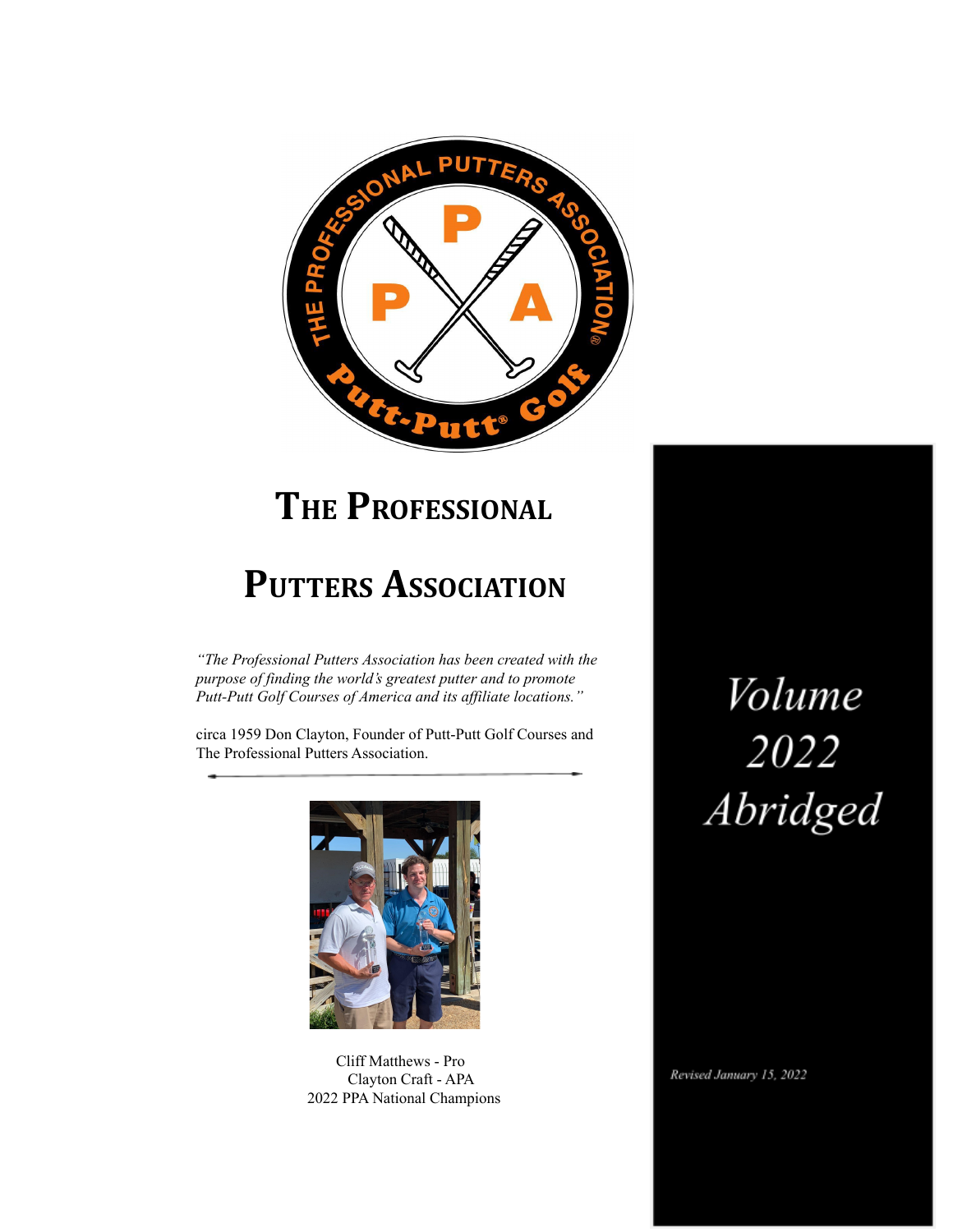**This Abridged version of the 2022 PPA Rule Book is designed to highlight the Rules and Regulations of The Professional Putters Association and to be used as a handy guide for the most common infractions and questions.**

**Complete and detailed descriptions, requirements and rulings are found in the full unabridged version of the 2022 PPA Rule book found online at www.proputters.org**



The Professional Putters Association (PPA®) is organized and governed by Joe Aboid licensed by Putt-Putt Golf Courses of America, Inc. (and will hereinafter be referred to collectively as "PPA"). The PPA appoints the PPA Executive Director, PPA Commissioner and its selected committee members, if any. The PPA has the final say on any appeals that may be made where appeal rights are specified. Any presentation dealing with appeals is made through the PPA Commissioner, whose decision is final.

# **MEMBERSHIP**

Membership in The Professional Putters Association (PPA) is extended to select individuals, male and female, on the basis of their desire to participate in PPA tournaments and to abide by all PPA rules, policies, and procedures. Two membership categories are available in the PPA: Professional (Pro) Division and APA Division. Pro Division memberships are open to any person 18 years of age or older. Complete and detailed descriptions and requirements may be found in the full version of the 2022 PPA Rule book.



DESPITE MEASURES TO MITIGATE THE TRANSMISSION OF COVID-19, TOTAL ELIMINATION OF RISK AND EXPOSURE IS NOT POSSIBLE. THE PPA CANNOT GUARANTEE SOCIAL DISTANCING GUIDELINES BETWEEN PLAYERS, SPECTATORS AND OFFICIALS. THEREFORE ALL PLAYERS AND ATTENDEES MUST ASSUME THE RISK AND LIABILITY FOR ANY EXPOSURE TO COVID -19 AND ANY RELATED LOSS, LIABILITY OR INJURY AT ALL PPA EVENTS.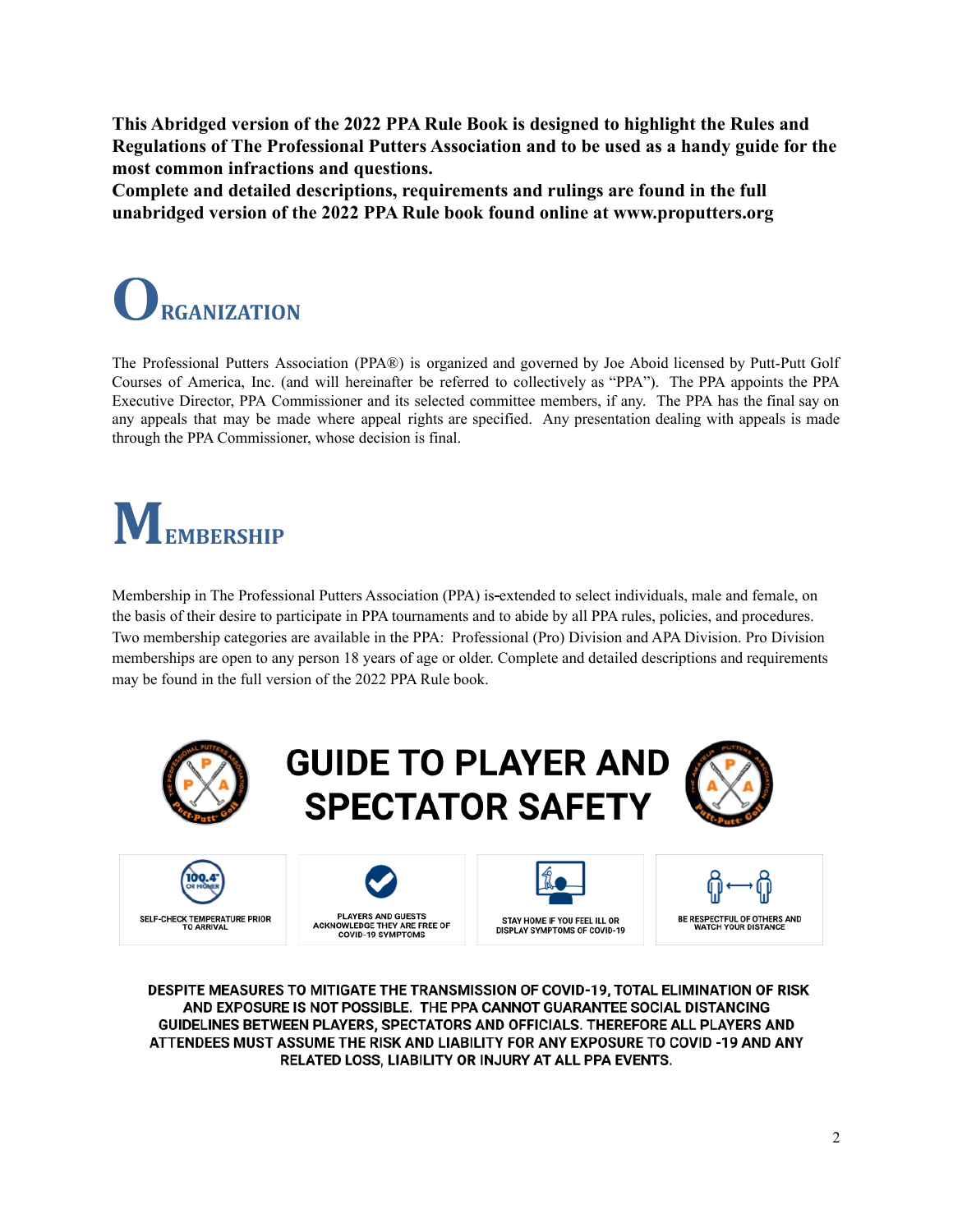# **PERSONAL CONDUCT**

Success of our game relies on the integrity of the players to abide by the Rulebook of Professional Putters Association. To have consideration of other players, demonstrate sportsmanship, courtesy and etiquette. This is the spirit of the game of golf. As PPA member tournament contestants, we



are invited guests of the host facility owner. This owner is an independent business person who has invited PPA members to use the facility as a tournament site. As guests, members are expected to act in a professional manner and abide by any and all local rules and regulations enforced by the facility owner or management. All players are mandated by these rules to extend full courtesies to the owner, manager, and staff.

# **TOURNAMENT PROCEDURES**

### **1. Registration and Entry Fees**

Upon arrival at a tournament site, each member will pay the required entry fees by cash, traveler's checks, money orders or credit card\* if available. No personal checks will be accepted for tournament entry fees. Players are required to verify all fees paid at the time of registration. The paid receipt will determine any disputes without appeal. At all national tournaments, entry fees must be paid prior to 3pm the day before the scheduled tournament.

All participants must have a current and valid membership at the time entry fees are paid. If participant is not a current member, the participant must reapply for membership into the PPA/APA to be eligible to play in tournament competition.

### **2. Practice Times and Greens Fees**

Greens fee privileges and rates are set at the discretion of the local facility owner. Unless otherwise stated by the facility ownership, greens fees to cover practice times for a tournament are \$10 per day per player and will be charged for practice all days prior to all tournaments. At National tournament events no greens fees are required the day prior to the start of the tournament once tournament entry fees are paid.

# **3. Proper Playing Attire**

Members of the Professional Putters Association represent all players, facility owners, and sponsors during tournament activity. Members are expected to dress in an overall professional manner. The final decision as to what constitutes professional manner is determined by the Tournament Director or other Tournament Officials without appeal.

## **4. Practice Rules**

The Tournament Director will limit the number of practice balls allowed. All players are limited to one (1) practice ball one (1) hour prior to the scheduled starting time of a tournament. No player may use more than two (2) practice balls at any one time. Proper attire shall be in effect during all practice times.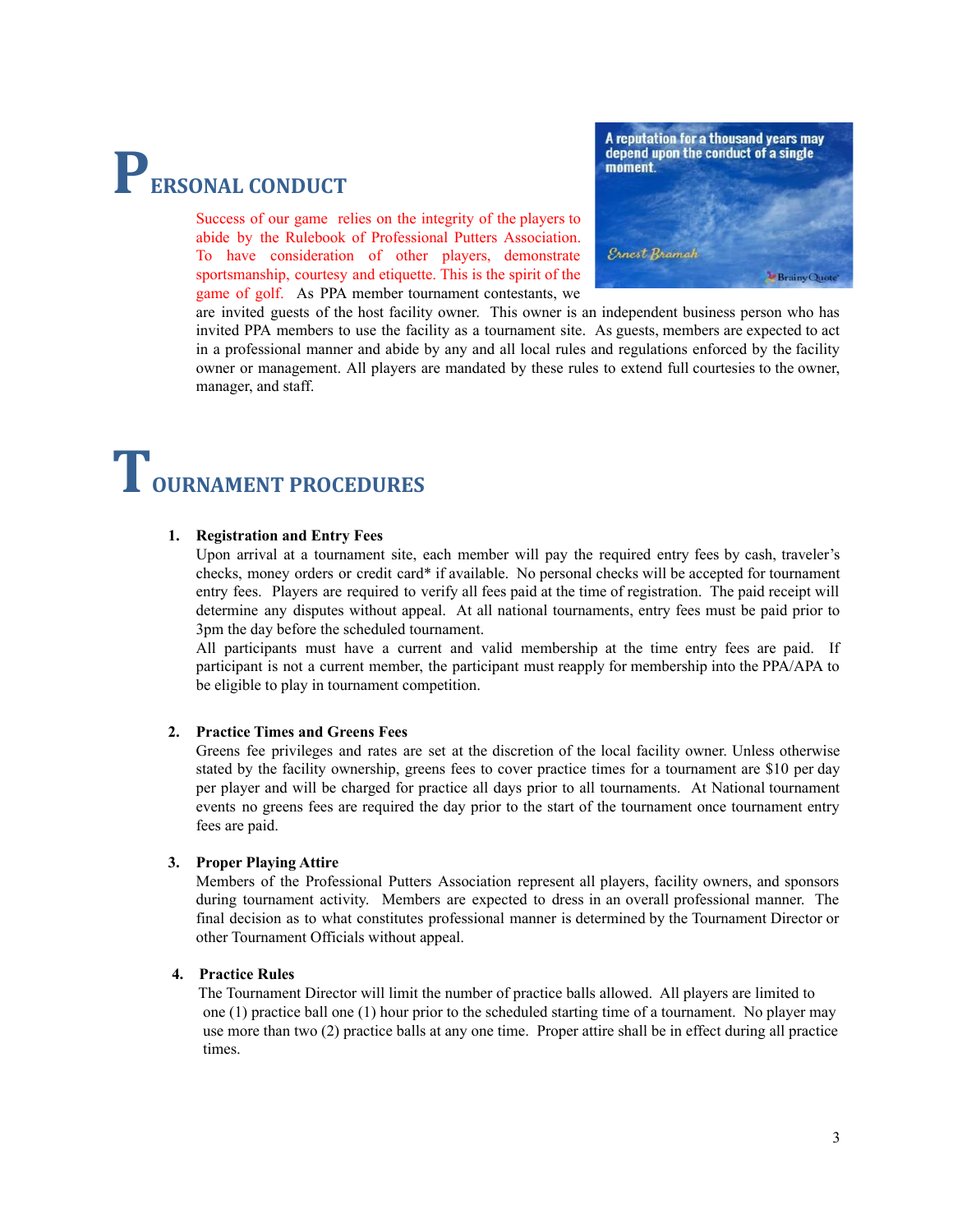## **5. Official Ball**

All golf balls used in a PPA sanctioned tournament must be approved by the Tournament Director. Golf balls that will be approved are those that are listed at the website of the USGA (linked from ProPutters.org. Golf balls required by any sponsors of the tournament event must be used and purchased by all members. The legality of a ball will be left to the discretion of the Tournament Director without appeal.

# **6. Starting Times**

Starting times for Regional and National Tournaments are established by memoranda and/or posting on [www.proputters.org.](http://www.proputters.org) Starting times will not be changed without prior approval of the Tournament Director. If a change of starting times is required, the new starting times will be posted on proputters.org or facebook.com/TheProfessionalPuttersAssociation prior to midnight the eve of the next day's tournament.

## **7. Tournament Pairings**

Pairings for all tournaments will be made at the direction of the Tournament Director or appointed representatives and will be posted prior to the starting time.

# **PLAYING RULES**

### **1. BEGIN PLAY**

To BEGIN PLAY on each hole, the ball shall be placed on and stroked from the tee mat.

### **2. HONORS**

The HONOR of putting first on the first hole shall go to the player listed first in each of the pairings. Each player will, in turn, putt out each hole before the next player begins play on the hole. The player who wins the previous hole shall putt first on the succeeding hole. Honors will carry over to succeeding rounds in which the same players compete together.

### **3. CONTINUOUS PLAY**

**MEDAL PLAY**. All putts shall be putted out. No player may concede a putt. Each player shall continue to putt until the ball comes to rest at the bottom of the cup.

**MATCH PLAY**. A player may concede a putt at any time. No player may pick up his ball from the playing surface without a verbal concession from his opponent.

### **4. INADVERTENT PICK-UP**

No player shall inadvertently pick up his ball while it is in play on the playing surface.

# **5. PUTTING A MOVING BALL**

**5.1.** A player shall hit his ball only one (1) time during the motion of putting. **5.2.** No player shall putt a moving ball.

# **6. INTERFERENCE**

A ball in motion or at rest (stopped) on the playing surface shall not be interfered with by anyone at anytime. Interference can be made by a spectator, Tournament Marshall, opponent or any outside agent. Elements of nature and debris are to be excluded.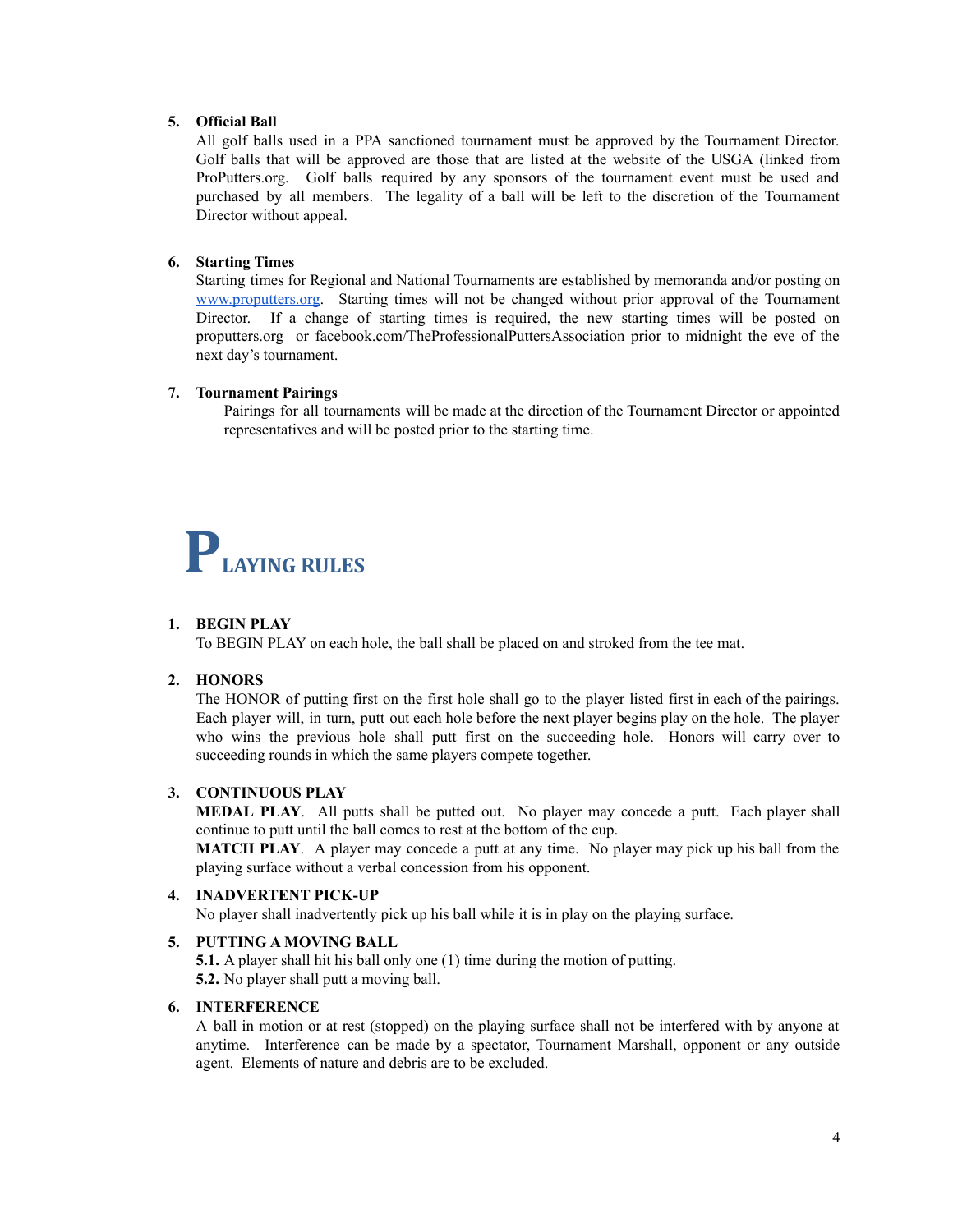## **7. ALTERING THE LIE OF A BALL**

No player will alter the position, or cause to move, a ball on the playing surface except as provided for under other rules. After a ball has come to rest on the playing surface for a period of fifteen (15) seconds, if wind or other elements of nature cause the ball to move, it will be returned to the original position with no penalty.

### **8. MARKING BALL FOR CLEANING**

A ball lying at rest on the playing surface may be marked and lifted for cleaning. Marking is done by placing a small coin next or against the back edge of the ball on the playing surface in line with the cup. After cleaning, the ball is returned to the exact same position without a penalty.

## **9. BALL OVERHANGING CUP**

No player shall alter the position or cause to move a ball on the playing surface overhanging the cup except as provided for under other rules.

### **10. DELAY IN PLAY**

During a round, no player/group shall deliberately delay, slow down or cause a delay for any other player/group. All players/groups are directed to play every hole that is open in front of them. If during play, pace is lost with the group ahead, the group or player responsible for the delay may receive a warning. Losing pace is generally defined as falling two or more holes behind the group ahead.

Once a group finishes the previous hole, the next player then has 20 seconds to address and tee off. If a player is distracted, he may step away and start over with his initial address, but only within the allotted time. All players must play continuously until they have caught up with the group directly in front of them leaving no open holes between theirs and the next group. The Tournament Director has full authority to assess the penalties as stated below to the player/group for repeated violations of the rule without appeal.

**Ruling:** If a player/group is observed or reported to delay or cause a delay in play, the Tournament Director shall:

- **a)** warn any player/group one (1) time; and
- **b)** if the same player/group is in violation of this rule a second (2nd) time, the Tournament Director shall assess that player/group a two (2) stroke penalty; and if the same player/group is in violation for a third (3rd) time, the Tournament Director will disqualify the player/group.
- **c) During a tournament event, if a player leaves the golf course for any reason, including going out to their car between rounds and that player is called to the tee for not being ready to tee off, the remaining players in the group will immediately continue play and a two stroke penalty will be assessed per hole to the missing player for each hole missed up to two holes. If the player has not returned at the conclusion of two holes, that player will be immediately disqualified.**

### **READY FOR PLAY:**

If a player is assured honors on the next hole, that player shall be ready for play as soon as the hole becomes playable and the group they are playing in has completed play on the previous hole. In this case teeing up on the next hole is permitted prior to the previous hole being completed. The ball is not in play until the ball is stroked.

### **11. OUTSIDE ADVICE**

No player shall give or receive aid or advice from another player.

### **12. DISCONTINUING PARTICIPATION**

Any player entered in a tournament may not withdraw or discontinue participation prior to the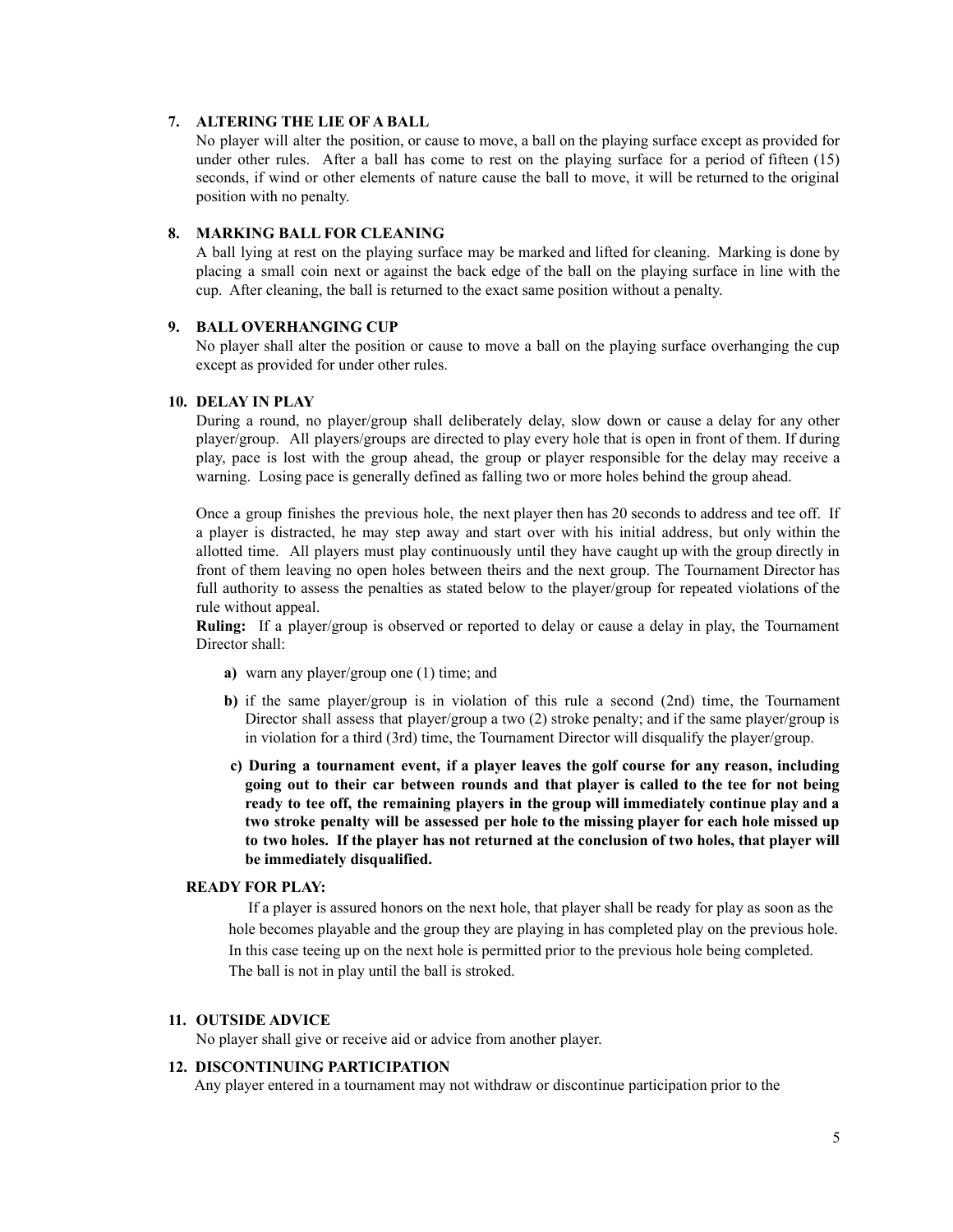completion of the event without approval of the Tournament Director.

### **13. SCORING**

Each player shall keep score for all players in his group.

At the conclusion of the round, all scorecards must be completed in their entirety, including: total number of strokes for the first nine (9) holes, total number of strokes for the second nine (9) holes, grand total, total number of strokes taken for the tournament for each player in the group, division played, round number, course number and signatures of players completing the scorecard.

A member of the group will staple all of the group's scorecards together and turn them into the official scorer for posting. All scorecards turned in to the official scorekeeper must be recognizable. This will include the signature of the player completing the card and the signature of the player attesting the score.

## **13.1a. DISABILITY EXCEPTION**

Any player, who has a handicap that would prevent them from keeping score, will verbally acknowledge the scores turned in to the official scorer are accurate.

### **14. PLAYING RULE VIOLATIONS**

A player who violates a playing rule shall assess himself the number of penalty stroke(s) prescribed for the particular rule he violated. Any player who observes a player rule violation shall bring the violation to the attention of the player who violated the rule; this player will assess himself the penalty stroke(s) prescribed.

### **15. FALSIFICATION OF SCORING**

No player shall intentionally falsify a score or create a situation which could result in a question of the validity of a score. It is the player's responsibility to verify that scores posted on the official pairing sheets are accurate.

# **16. TIES AND PLAYOFF**

- **16.1. MEDAL PLAY.** If two (2) or more players are tied for first place at the completion of tournament play, an additional round of eighteen (18) holes shall be played to determine the tournament winner. Exceptions to this rule are possible if the Tournament Director has announced in advance of the last round that another method shall end ties.
- **16.2. MATCH PLAY.** If a match play pairing ends in a tie after the end of a scheduled eighteen (18) or thirty-six (36) hole match, the winner shall be determined by a sudden death playoff. The winning score shall be determined by the number of holes played.

#### **17. GENERALAND WET PLAYING CONDITIONS**

- **17.1.** When a group prepares to play a hole that has a loose ring or loose obstacle, the first player shall check the position of the obstacle. If the obstacle requires adjustment, the player shall have the Tournament Director make the adjustment. Certain wet playing conditions may require special rulings by the Tournament Director.
- **17.2.** No player shall wipe water from the bumpboard or obstacle, nor mark the carpet with his putter or any other instrument in an attempt to remove water from same. However, when there is water on a tee-mat, it may be cleared.
- **17.3** No player shall use his putter or feet to remove moisture or standing water in such a way as to create a path or line to the cup.

### **18. ALTERING PLAYING SURFACE**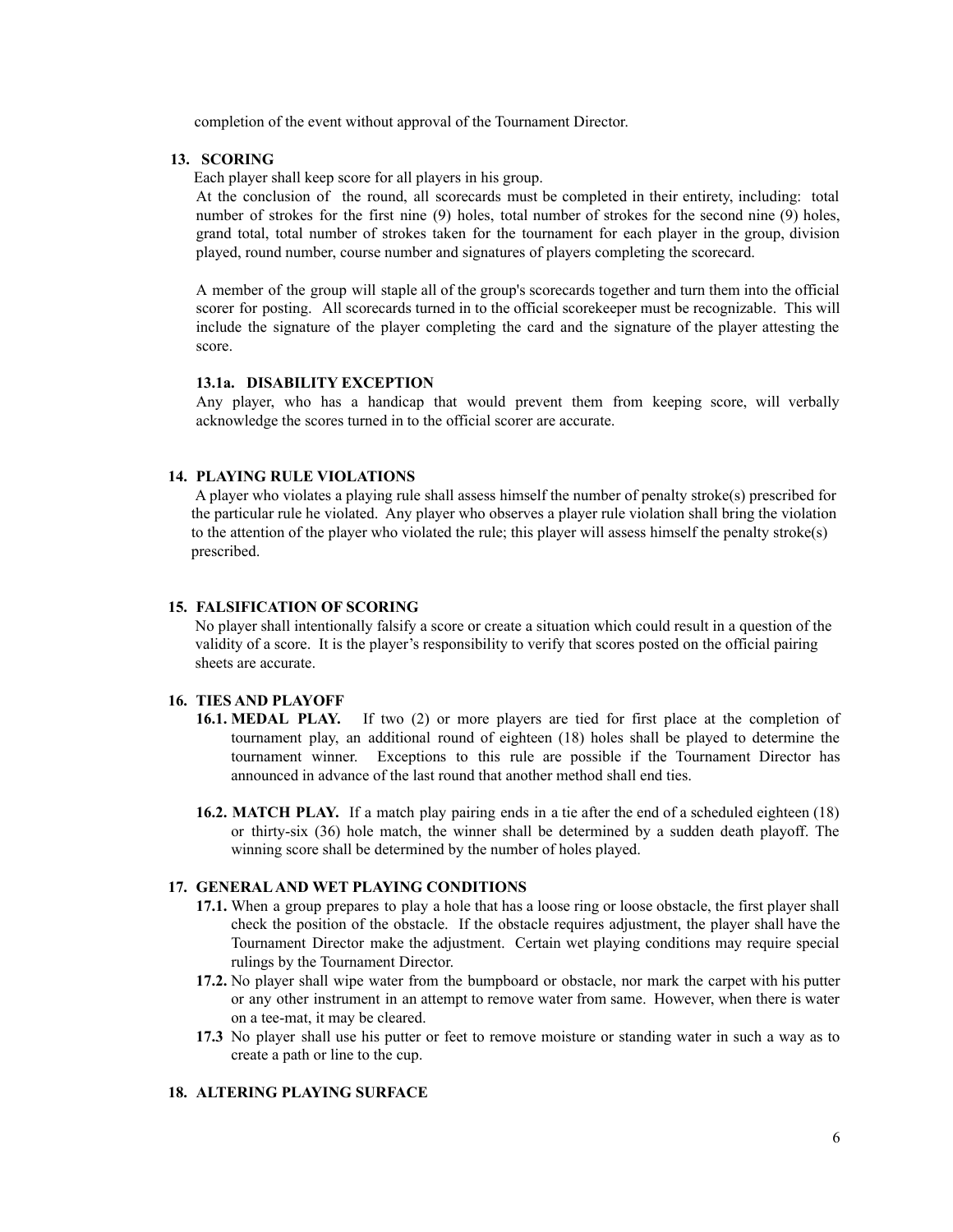After tournament play begins, no change to the permanent playing surface may be made by any member of the group without permission of the Tournament Director.

### **19. THE INTENT OF A STROKE**

Any player that attempts to move a ball with a putter will consider that attempt a stroke. If a stroke with intent is made and no contact is made with the ball, the intent will be counted as a stroke.

# **20. LINE OF PUTT**

The line of [putt](http://golf.about.com/cs/rulesofgolf/g/rules_lineofput.htm) must not be touched except:

the player may remove loose [impediments](http://golf.about.com/cs/rulesofgolf/g/rules_looseimpe.htm), provided he does not press anything down; the player may place the club in front of the ball when [addressing](http://golf.about.com/cs/rulesofgolf/g/rules_address.htm) it, provided he does not press anything down;

in measuring relief from an obstacle or bumpboard

in lifting or replacing the ball;

Line of Putt: The "line of putt" is the line that the player wishes his ball to take after a stroke. The line of putt includes a reasonable distance on either side of the intended line. The line of putt does not extend beyond the hole.

# **RULE INTERPRETATIONS**

### **1. A BALL COMES TO REST AGAINST A BUMPBOARD**



**Ruling:** The ball may be moved/spaced perpendicular from the bumpboard any distance up to the prescribed distance. This movement is allowed unless the result allows a ball to clear an obstacle.

- **A.** *Explanation:* The ball may be moved within the prescribed distance wherever relief is available providing such movement does not improve the next putt by clearing an obstacle. If the next putt does offer the player a clear shot to the cup, then the ball must be moved from the bumpboard in such a fashion that there is no improvement in the line to the hole.
- **B.** *Explanation*: A bumpboard is not an obstacle. If relief from a bumboard provides relief to the cup, that movement is permitted.



*Explanation:* Any questions or disagreements concerning ball movement will be resolved by the Tournament Director who will rule consistently throughout the event.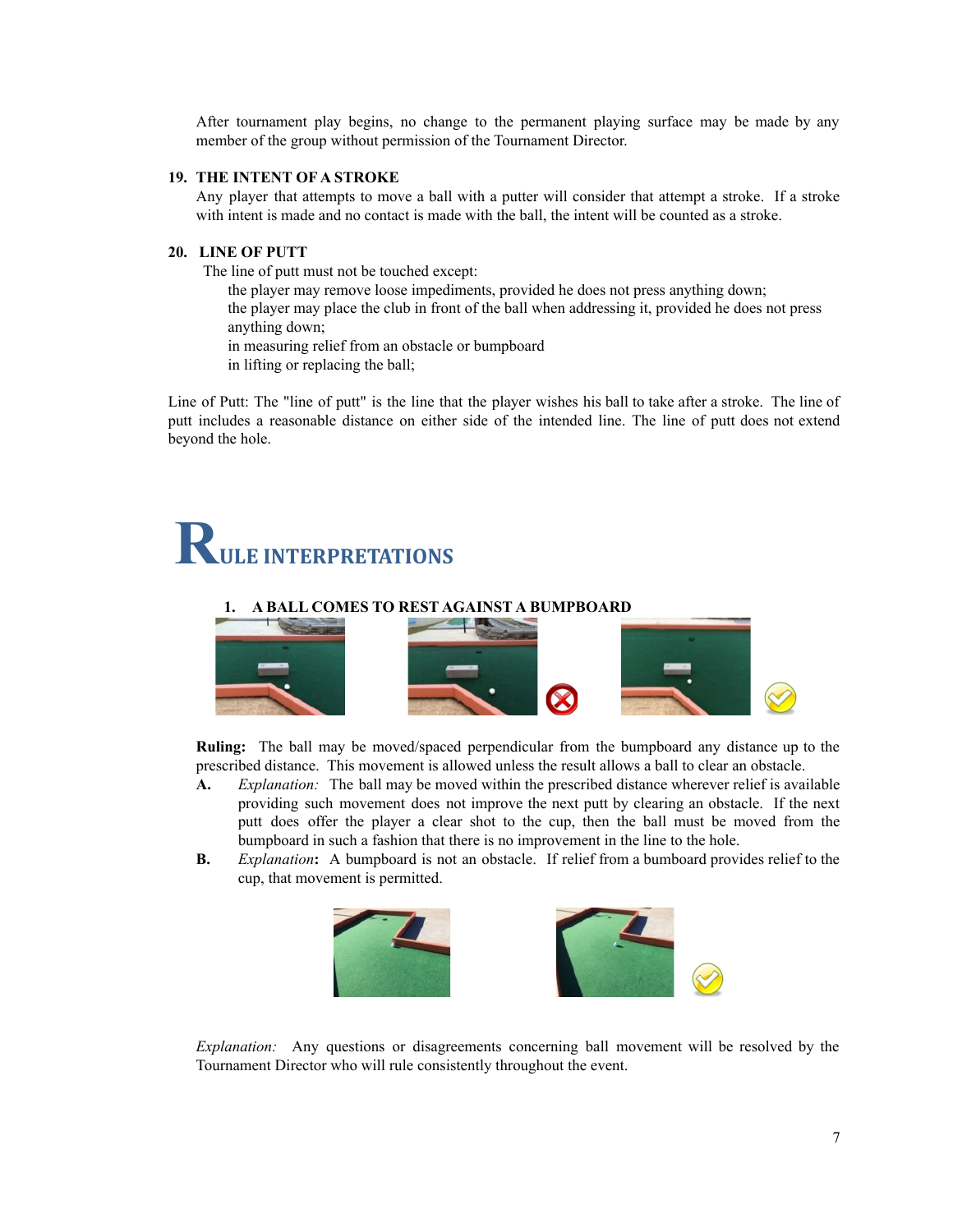# **2. A BALL COMES TO REST AGAINST AN OBSTACLE**



**Ruling:** The ball may be moved within the prescribed distance wherever relief is available providing such movement does not improve the next putt by clearing the obstacle. If the next putt does offer the player a clear shot to the cup, then the ball must be moved from the obstacle in such a fashion that there is no improvement in the line to the cup.



**Ruling:** The ball may not be advance towards the cup when relief from an obstacle is needed. If the next putt does offer the player a clear shot to the cup, then the ball must be moved from the obstacle in such a fashion that there is no advancement toward the cup



**Ruling:** There may be times when relief from a cleared obstacle still may not provide relief to allow for entire spacing. In that case, the placement of the golf ball may be mirrored to allow such relief.

*Explanation:* Any questions or disagreements concerning ball movement will be resolved by the Tournament Director who will rule consistently throughout the event.

*LOCAL RULINGS:* In certain situations, it may become necessary to allow double space relief off a bumpboard or obstacle. When that occurs, the Tournament Director will make that announcement at the rules briefing BEFORE the tournament begins. Such situations would be:

- a. When the putting area is elevated and a proper stance outside the putting area is not possible.
- b. The player is unable to take a stance and make a stroke due to the design of the hole, IE. this would be for a saddle hole or other type construction of a hole that places a barrier that is parallel with the rails and whose height is above that of a rail.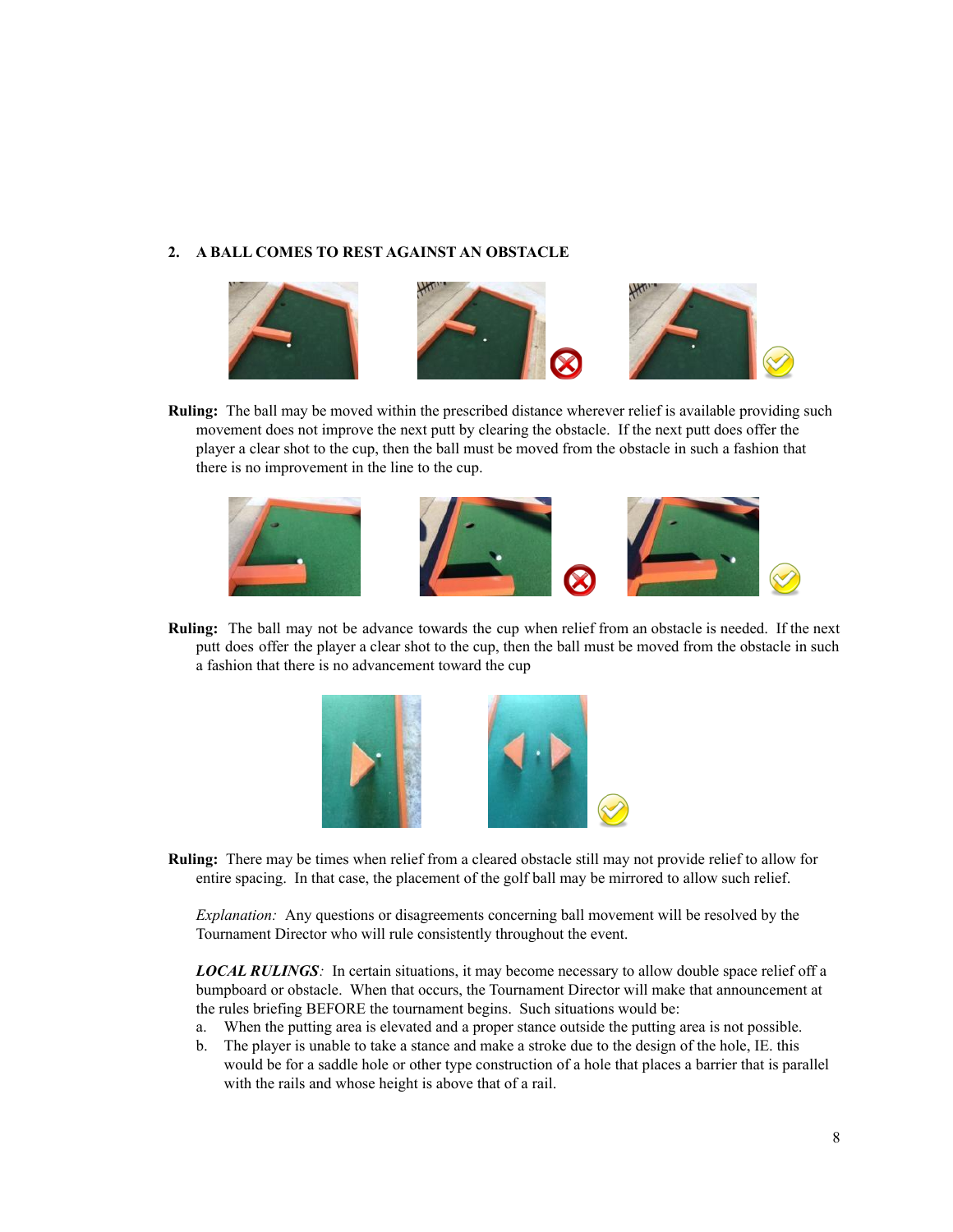- c. An outside structure or landscape overhanging the concrete perimeter of the hole. This can be man-made, as with stone work, theming or bushes or trees that hang over the area.
- d. If a player still cannot take a reasonable stance or the spacing of two spaces obstructs the line to the hole which before spacing was clear, then the ball may be placed by mirroring the ball to the next closest point of relief no closer to the hole.

# **3. BALL SPACING ERRORS**

**Ruling:** If a ball is spaced incorrectly and played, the ball is returned to the correct spacing, counting all previous strokes and adding a one-stroke penalty. This penalty may only be assessed prior to any member of the group beginning the next hole.

### **4. A BALL COMES TO REST OUT OF BOUNDS**

**Ruling:** The ball is out of bounds and shall be placed in bounds on the playing surface at the point it left the playing surface. There is a one (1) stroke penalty to move the ball in bounds. Should a ball go out of bounds and return to the playing surface by its own momentum, it is played as is with no penalty. Exceptions to this rule include when the ball goes out of bounds at the open end of the hole. In this case the next shot must be from the tee mat, without penalty. Also, in the event the ball goes out of bounds having jumped an American's with Disability Act (ADA) bumpboard requirement, the ball will be placed back on the playing surface where it went out of bounds, without penalty.

# **5. ALL TEE MATS ARE PLAYED AS IS WITH NO ARTIFICIAL AIDS USED TO CAUSE THE BALL TO HOLD A POSITION**

**Ruling:** Any player violating this rule shall replay the hole counting all previous strokes.

# **6. THE TEE MAT IS PART OF THE PLAYING SURFACE**

### **7. TABLE RULINGS**

### **7.1 A Ball Comes to Rest Under a Table**

**Ruling:** The ball may be moved back towards the tee mat in line with the original position of the ball one (1) club length (including head, shaft and grip) from the front edge of the table. There is no penalty assessed.

### **7.2 A Ball Comes to Rest on the Table Ledge**

**Ruling:** If a player's ball comes to rest on the table ledge, the ball can be played as it lies or placed in the fairway carpet runway one club length from the table edge and played with no penalty.

# **8. BALL COMES TO REST WITHIN A WATER HAZARD**

**Ruling:** The ball is lifted and placed within the prescribed distance at the point it entered the water hazard away from the cup. A one (1) stroke penalty is assessed.

# **9. BALL INADVERTENTLY KNOCKED OFF THE TEE MAT**

**Ruling:** Any ball moving more than twelve (12) inches onto the carpeted surface is played as is, counting all previous strokes. The only exception to this rule is on certain holes that by design are down hill off the tee mat. In such cases, the Tournament Director shall decide if the ball would have rolled more than the twelve (12) inches if the hole were flat. If the Tournament Director determines the ball would have rolled more than the twelve (12) inches if the hole were flat, then the ball will be played where it came to rest.

# **10. A BALL ROLLS OUT THE OPEN END OF THE HOLE**

**Ruling:** When the ball comes to rest off the playing surface, either on its own or having been stopped by a player, play will then resume from the tee mat, counting all previous strokes.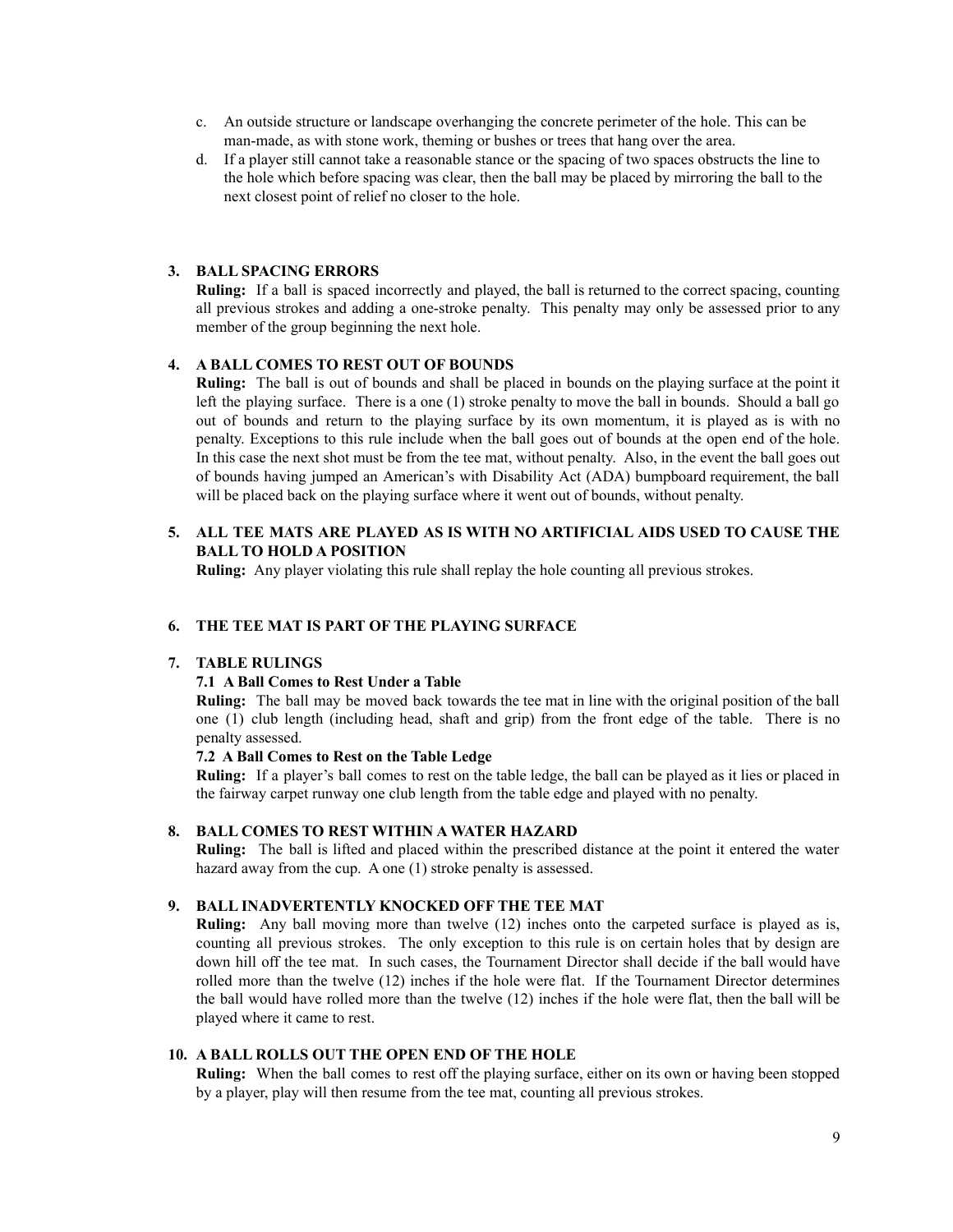## **11. IF A TEE MAT BECOMES LOOSE DURING TOURNAMENT COMPETITION**

**Ruling:** The Tournament Director shall return the tee mat to its original position and mark a line around it to show its intended position.

*SINCE ALL RULES AND EXPLANATIONS UNDER SECTION VIII - RULE INTERPRETATIONS - ARE TO BE ENFORCED AT THE TOURNAMENT SITE AND CANNOT BE CHANGED LATER, THERE IS NO APPEAL TO THESE RULES AS RULED UPON BY THE ON-SITE TOURNAMENT DIRECTOR*

# **GENERAL RULES**

## **1. AMATEUR STATUS AND PARTICIPATION**

Amateurs may compete in tournament competition at various designated PPA tournaments. Amateurs may not win prize money, but may receive announced expense reimbursement which may not exceed the entry fee paid.

# **2. NON AFFILIATED TOURNAMENTS**

2.1 Members of the PPA may not participate in any non-affiliated tournament on a date when that non-affiliated event is held on the same date as any PPA National Tournament.

2.2 Members who compete in non affiliated tournaments must do so at their same or equivalent level of membership.

**Ruling**: Any player found crossing divisions of play will have their PPA membership revoked.

# **3. DEFENDING CHAMPIONS**

A member of the PPA who wins and accepts first place prize money automatically agrees to participate in the next PPA event scheduled at that facility. A member of the PPA who wins and accepts first place prize money in the National Championship automatically agrees to participate in the next PPA National Championship. The only exception to the rule shall be in the case of health, accident or written permission of the PPA. Request for exception must be made in writing.

# **4. INCLEMENT WEATHER CONDITIONS**

The Tournament Director shall have full authority to delay the start of a tournament and/or stop play during tournament progress when weather conditions would endanger the safety of the players (i.e., heat, lightning, hail, tornado, etc.) or the playing surface becomes saturated with water and is declared unplayable. Play shall continue by all players until a delay or stop in play is authorized.

# **5. TOURNAMENT DELAYS**

Tournament delays can occur for various reasons to include weather and the safety of players, officials, and spectators. If the tournament is delayed for any reason, refer to the unabridged version of the PPA 2018 Rule and Regulations book for rulings.

# **6. TOURNAMENT POSTPONEMENT**

If a tournament is postponed until a later time during the same day, play shall resume on the hole where each player was playing when play was stopped. All scores on completed holes shall be counted.

# **7. ENDORSEMENTS**

When a member of the Professional Putters Association acts as an official member of the PPA, he/she may not advocate and/or endorse any product, service, project, putting tournament program and/or miniature golf course without written permission of the PPA.

# **8. FINES**